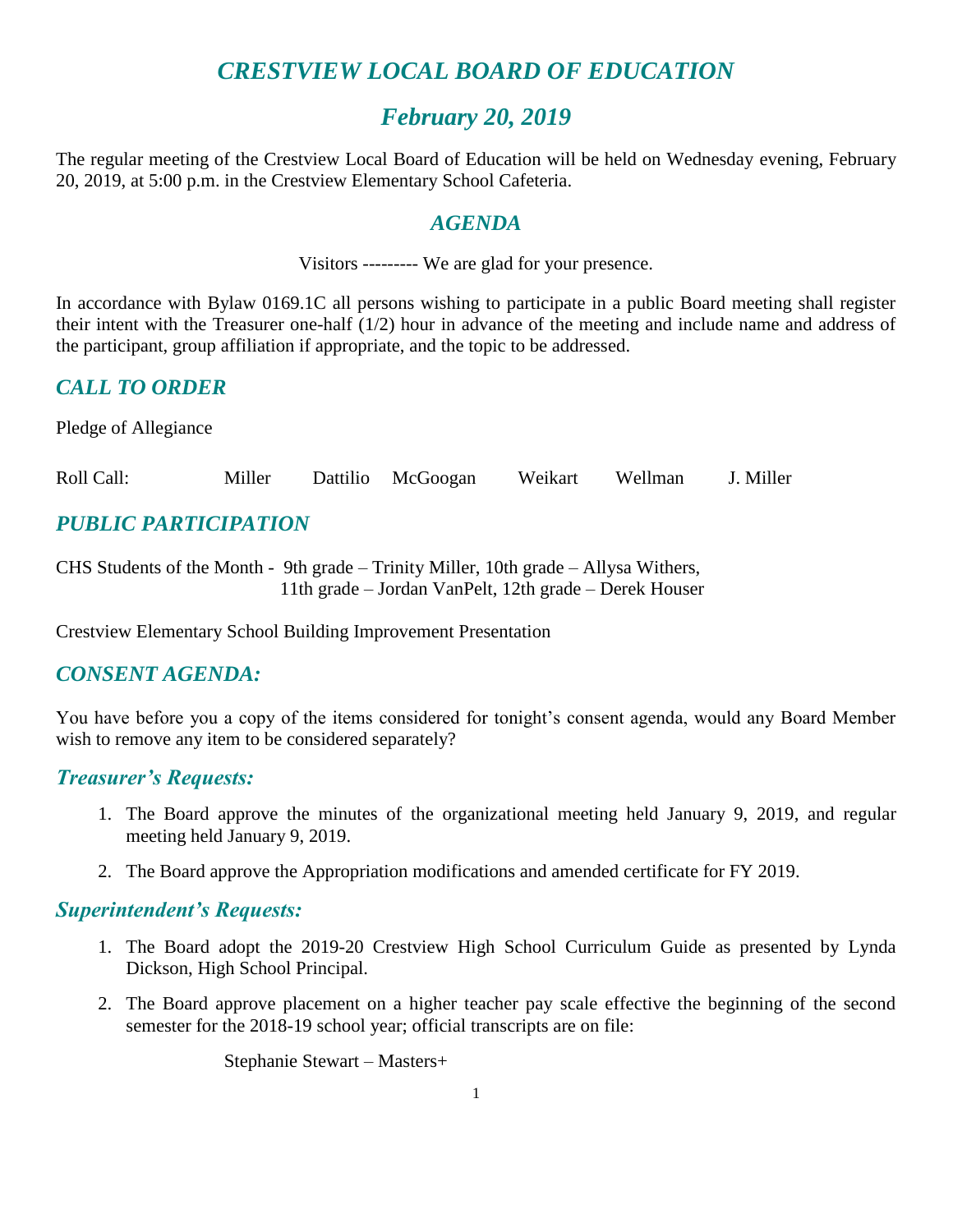3. The Board approve placement on a higher teacher pay scale effective the 2019-20 school year; official transcripts are on file:

#### Darren Miller – Masters+

4. The Board grant supplemental contracts to the following licensed personnel to provide achievement test intervention at the elementary school under the T.E.C. (Teach Each Child) program for the 2018- 19 school year, pending adequate student enrollment; stipend payment as per contract; all required reports are on file:

#### Cassie Myers Shannon Mercer

- 5. The Board grant a one (1) year limited administrative contract and fringe benefit package as per established guidelines to Marian Dangerfield as Crestview Elementary School Principal beginning July 1, 2019 through June 30, 2020; 215 work days per year at her current salary; as recommended by Matthew T. Manley, Superintendent, all required reports are on file.
- 6. The Board approve the following nonteaching personnel to be granted a one (1) year limited contract basis for the 2019-2020 school year, according to the salary schedule; as recommended by Matthew T. Manley, Superintendent, all required reports on file:

Margie Gaskill – CHS/CMS Cafeteria Cook Ronald Stratton – Custodian

- 7. The Board accept the resignation of Jeffrey Wilson, Varsity Head Boys Basketball Coach, effective February 12, 2019.
- 8. The Board grant supplemental contracts to the following licensed personnel for the 2018-2019 as per salary schedule for the assignment designated; all required reports are on file:

Mark Fabian – CHS Varsity Assistant Boys/Girls Track Coach Matthew Evans – CHS Varsity Assistant Boys/Girls Track Coach –Weights Tobin Bacon – CMS Boys Track Coach Cynthia Straney – CMS Girls Track Coach

9. The Board approve the following as a non-paid volunteer for the 2018-19 school year; all required reports are on file:

Maurice Zohnd – Musical Volunteer

10. The Board approve the following non-teaching personnel be placed on the approved substitute list for the 2018-19 school year, substitute basis only, according to wage rate for the assignment designated; all required reports are on file:

*Custodian* – Christopher McCormick

# **END of CONSENT AGENDA**

Recommend the Board approve the consent agenda as presented:

|          | Moved by _____, second by _____ to approve consent agenda. Vote yes: |                       |  |
|----------|----------------------------------------------------------------------|-----------------------|--|
| Vote no: | Absent:                                                              | Motion carried Failed |  |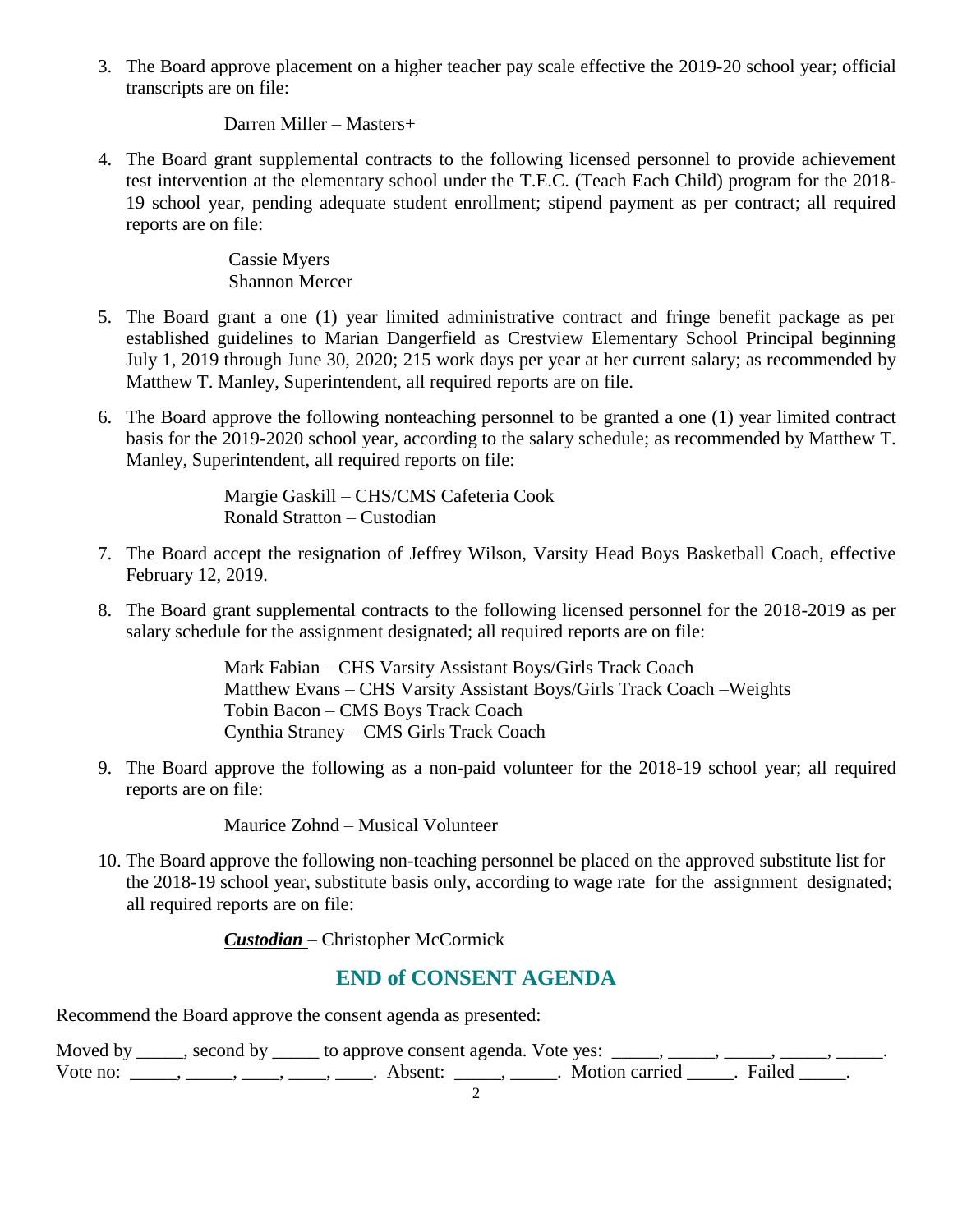# *Treasurer's Requests/Recommendations not included in Consent Agenda:*

| 1. Recommend: The Board approve financial reports and investments as prepared and presented.                                                                                                                                                                                                                                                                                                                                |                          |                                                                                                                               |  |
|-----------------------------------------------------------------------------------------------------------------------------------------------------------------------------------------------------------------------------------------------------------------------------------------------------------------------------------------------------------------------------------------------------------------------------|--------------------------|-------------------------------------------------------------------------------------------------------------------------------|--|
| Moved by _____, second by _____. Vote yes: _____, _____, _____, _____, _____. Vote no: ____,                                                                                                                                                                                                                                                                                                                                |                          |                                                                                                                               |  |
|                                                                                                                                                                                                                                                                                                                                                                                                                             |                          |                                                                                                                               |  |
| 2. Recommend: The Board approve the agreement for voice services for FY 2019-20 with ACCESS as per<br>attached.                                                                                                                                                                                                                                                                                                             |                          |                                                                                                                               |  |
| Moved by _____, second by _____. Vote yes: _____, _____, ____, ____, ____. Vote no: ____,                                                                                                                                                                                                                                                                                                                                   |                          |                                                                                                                               |  |
|                                                                                                                                                                                                                                                                                                                                                                                                                             |                          |                                                                                                                               |  |
| 3. Recommend: The Board approve agreement for Internet Access and Application services for FY 2019-20<br>with ACCESS as per attached.                                                                                                                                                                                                                                                                                       |                          |                                                                                                                               |  |
| Moved by _____, second by _____. Vote yes: _____, _____, _____, _____, _____. Vote no: ____,                                                                                                                                                                                                                                                                                                                                |                          |                                                                                                                               |  |
| $\frac{1}{1}, \frac{1}{1}, \frac{1}{1}, \frac{1}{1}, \frac{1}{1}, \frac{1}{1}, \frac{1}{1}, \frac{1}{1}, \frac{1}{1}, \frac{1}{1}, \frac{1}{1}, \frac{1}{1}, \frac{1}{1}, \frac{1}{1}, \frac{1}{1}, \frac{1}{1}, \frac{1}{1}, \frac{1}{1}, \frac{1}{1}, \frac{1}{1}, \frac{1}{1}, \frac{1}{1}, \frac{1}{1}, \frac{1}{1}, \frac{1}{1}, \frac{1}{1}, \frac{1}{1}, \frac{1}{1}, \frac{1}{1}, \frac{1}{1}, \frac{1}{1}, \frac{$ |                          |                                                                                                                               |  |
| 4. Recommend: The Board approve payment to the following:                                                                                                                                                                                                                                                                                                                                                                   |                          |                                                                                                                               |  |
|                                                                                                                                                                                                                                                                                                                                                                                                                             |                          |                                                                                                                               |  |
| a. Ricoh                                                                                                                                                                                                                                                                                                                                                                                                                    |                          | \$15,889.08                                                                                                                   |  |
|                                                                                                                                                                                                                                                                                                                                                                                                                             | b. Knightline Embroidery | 7,432.00                                                                                                                      |  |
| Moved by _____, second by _____. Vote yes: _____, _____, _____, _____, _____. Vote no: ____,                                                                                                                                                                                                                                                                                                                                |                          |                                                                                                                               |  |
|                                                                                                                                                                                                                                                                                                                                                                                                                             |                          |                                                                                                                               |  |
| 5. Recommend: The Board accept donations from:                                                                                                                                                                                                                                                                                                                                                                              |                          |                                                                                                                               |  |
| b. Crestview PTO<br>c. Crestview PTO<br>d. Crestview Basketball                                                                                                                                                                                                                                                                                                                                                             |                          | \$200.00 for Supplies for County STEM competition<br>Safety Supplies for Staff "Go Bags"<br>\$5,994.99 to CHS Boys Basketball |  |
| Moved by _____, second by _____. Vote yes: _____, _____, _____, _____, _____. Vote no: ____,                                                                                                                                                                                                                                                                                                                                |                          |                                                                                                                               |  |
| $\frac{1}{1}, \frac{1}{1}, \frac{1}{1}, \frac{1}{1}, \frac{1}{1}, \frac{1}{1}, \frac{1}{1}, \frac{1}{1}, \frac{1}{1}, \frac{1}{1}, \frac{1}{1}, \frac{1}{1}, \frac{1}{1}, \frac{1}{1}, \frac{1}{1}, \frac{1}{1}, \frac{1}{1}, \frac{1}{1}, \frac{1}{1}, \frac{1}{1}, \frac{1}{1}, \frac{1}{1}, \frac{1}{1}, \frac{1}{1}, \frac{1}{1}, \frac{1}{1}, \frac{1}{1}, \frac{1}{1}, \frac{1}{1}, \frac{1}{1}, \frac{1}{1}, \frac{$ |                          |                                                                                                                               |  |
|                                                                                                                                                                                                                                                                                                                                                                                                                             |                          |                                                                                                                               |  |
| <b>Board Reports:</b>                                                                                                                                                                                                                                                                                                                                                                                                       |                          |                                                                                                                               |  |
| 1. Career Center Report                                                                                                                                                                                                                                                                                                                                                                                                     | Mr. Wellman              |                                                                                                                               |  |
| 2. Student Achievement Liaison Report Mrs. Dattilio                                                                                                                                                                                                                                                                                                                                                                         |                          |                                                                                                                               |  |
| 3.<br>Legislative Report<br>4.<br><b>Student Board Member Report</b>                                                                                                                                                                                                                                                                                                                                                        |                          | Mr. Weikart<br>Mr. Miller                                                                                                     |  |
|                                                                                                                                                                                                                                                                                                                                                                                                                             |                          |                                                                                                                               |  |
| <b>Board Committee Reports:</b>                                                                                                                                                                                                                                                                                                                                                                                             |                          |                                                                                                                               |  |
| Buildings & Grounds<br>1.                                                                                                                                                                                                                                                                                                                                                                                                   |                          | Mr. McGoogan                                                                                                                  |  |
| 2.<br><b>Athletic Council</b>                                                                                                                                                                                                                                                                                                                                                                                               |                          | Mr. Dattilio                                                                                                                  |  |
| 3.<br>Personnel                                                                                                                                                                                                                                                                                                                                                                                                             |                          | Mrs. Wellman                                                                                                                  |  |
| 4.<br><b>Finance Audit</b>                                                                                                                                                                                                                                                                                                                                                                                                  |                          | Mrs. Wellman                                                                                                                  |  |
| 5.<br>Policy                                                                                                                                                                                                                                                                                                                                                                                                                |                          | Mrs. Wellman                                                                                                                  |  |
| Communications<br>6.                                                                                                                                                                                                                                                                                                                                                                                                        |                          | Mr. Weikart                                                                                                                   |  |
| Insurance<br>7.                                                                                                                                                                                                                                                                                                                                                                                                             |                          | Mr. Weikart                                                                                                                   |  |
| <b>Business Advisory</b><br>8.                                                                                                                                                                                                                                                                                                                                                                                              |                          | Mrs. Wellman                                                                                                                  |  |